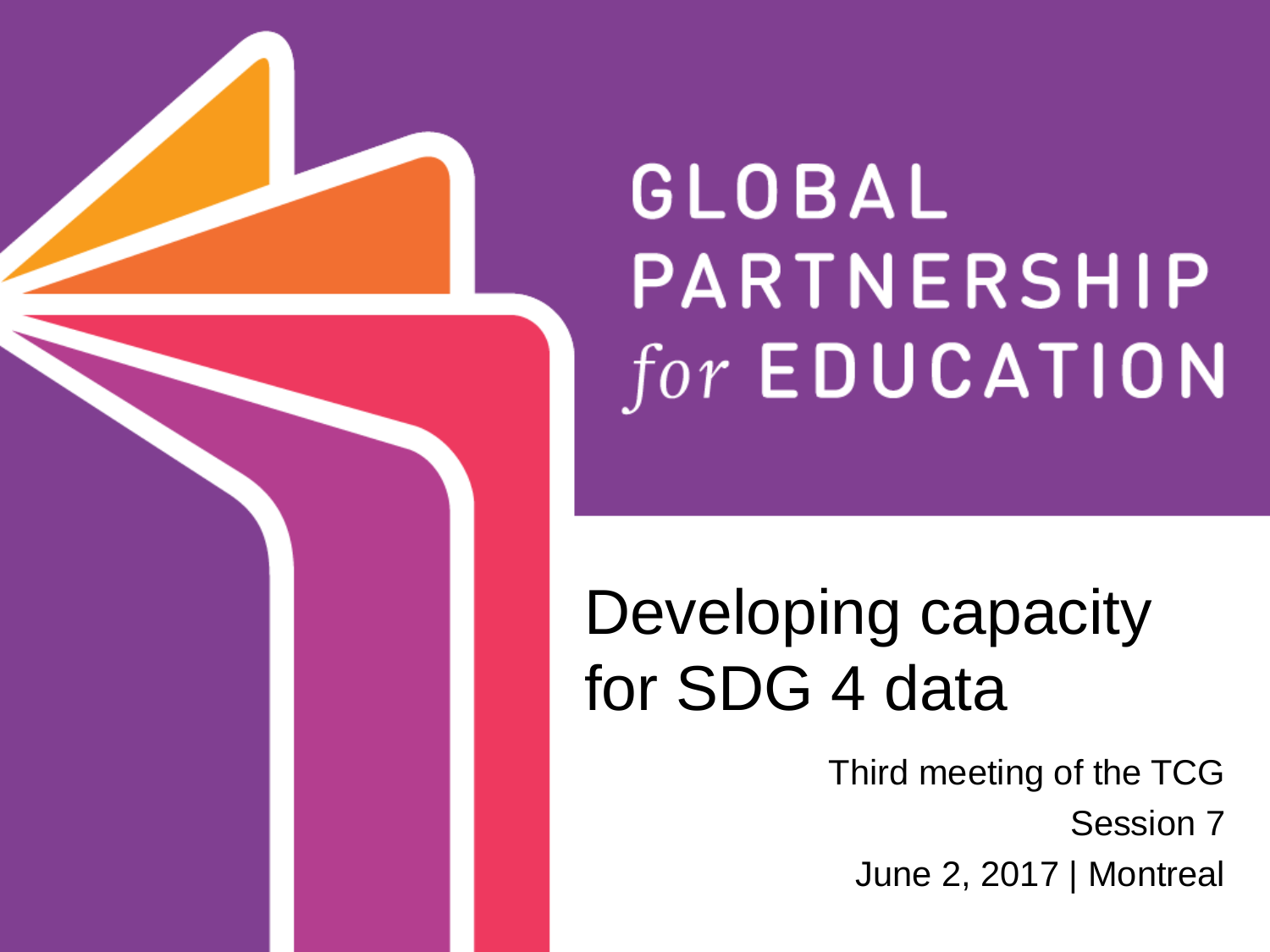### GPE: What it is

- GPE is a partnership of developing country partners, donors, multi-lateral agencies and NGOs (CSO, TU) aiming to support SDG 4
- Its starting point for country support is the **Education Sector Plan** – disburses close to US\$ 500 million per annum for ESP implementation



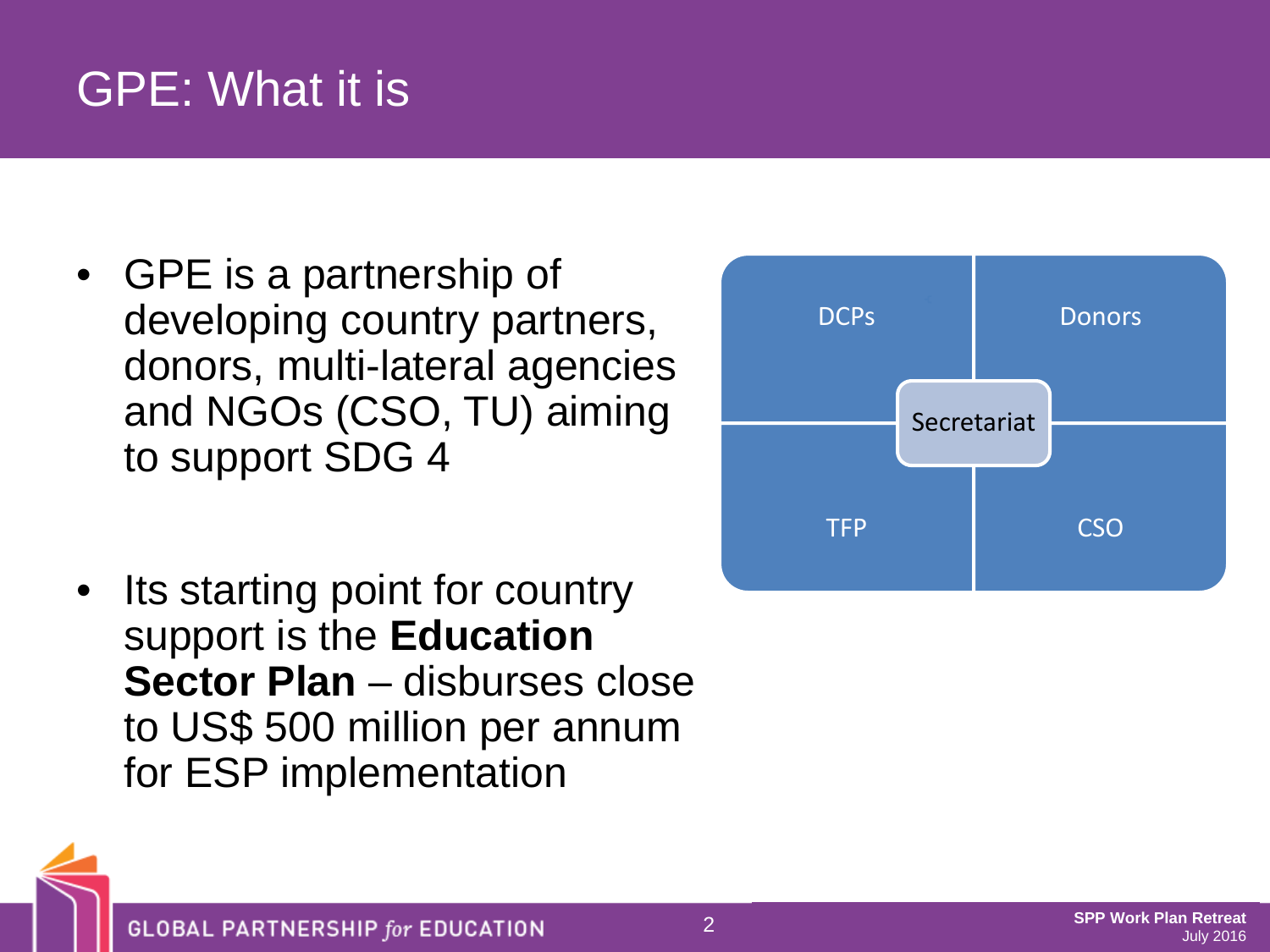### **Theory of change**

**GPE GLOBAL-LEVEL OUTPUTS** 

#### **GPE COUNTRY-LEVEL OUTPUTS**

#### **OBJECTIVE 4**

Mobilize more and better financing

**OBJECTIVE 5** Build a stronger partnership

. . . . . . . . . . . . . . . . . . . .

#### **OBJECTIVE 1** Strengthen sector planning and policy implementation

#### **OBJECTIVE 2**

Support mutual accountability through inclusive policy dialogue and monitoring

#### **OBJECTIVE 3**

Ensure efficient and effective delivery of GPE financing

#### **INTERMEDIATE OUTCOMES**

#### **GOAL 3** Effective and Efficient education systems

#### **IMPACT**

**GOAL1** Improved and more equitable learning outcomes

#### **GOAL 2**

Increased equity, gender equality and inclusion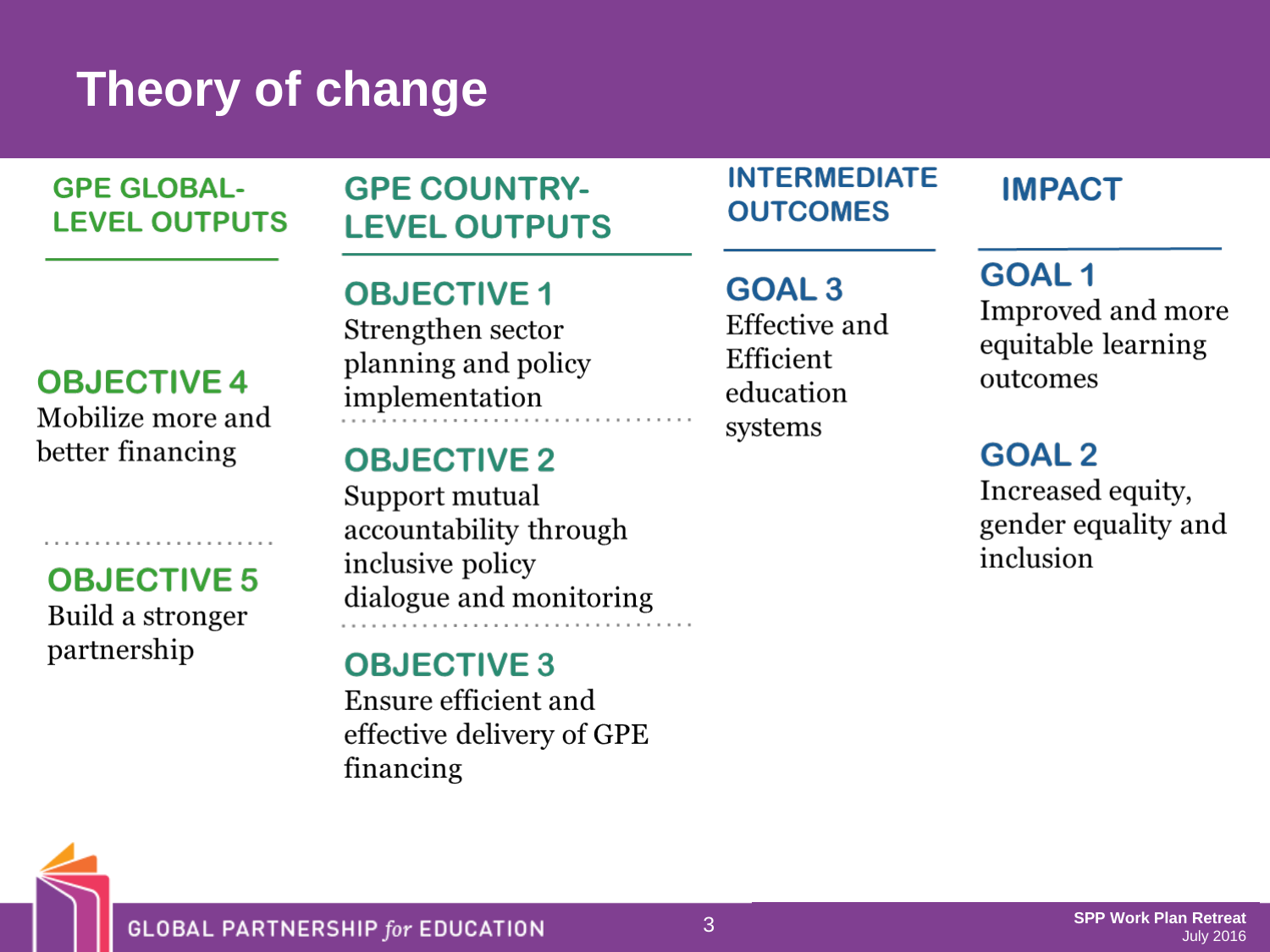### **GPE results framework**

- 37 indicators mapped to strategic objectives and goals of the ToC
- So as to: report on results / mutual accountability, course correction and testing ToC
- Yearly GPE Results Report 2015/2016 edition published later this month
- Units of analysis, disaggregations , data sources vary, but include: UNICEF, UIS, GPE in the spirit of partnership

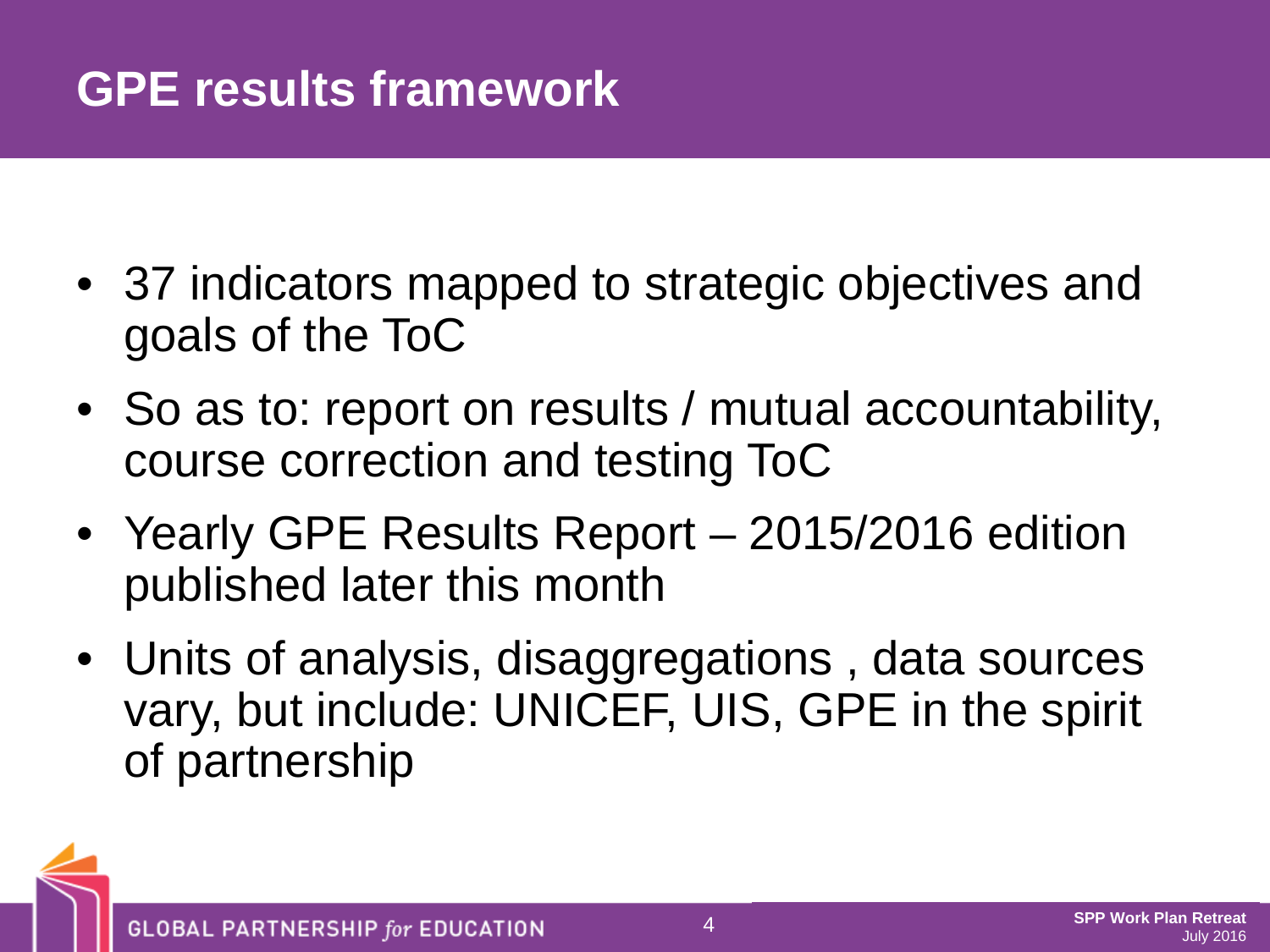### GPE Operational Model

- ToC implies impact achieved by strengthened systems
- Supported by 3 elements of GPE country model:
	- A country-led plan
	- Grant to support implementation
	- Accompanied by sector policy dialogue
- Each has capacity development elements

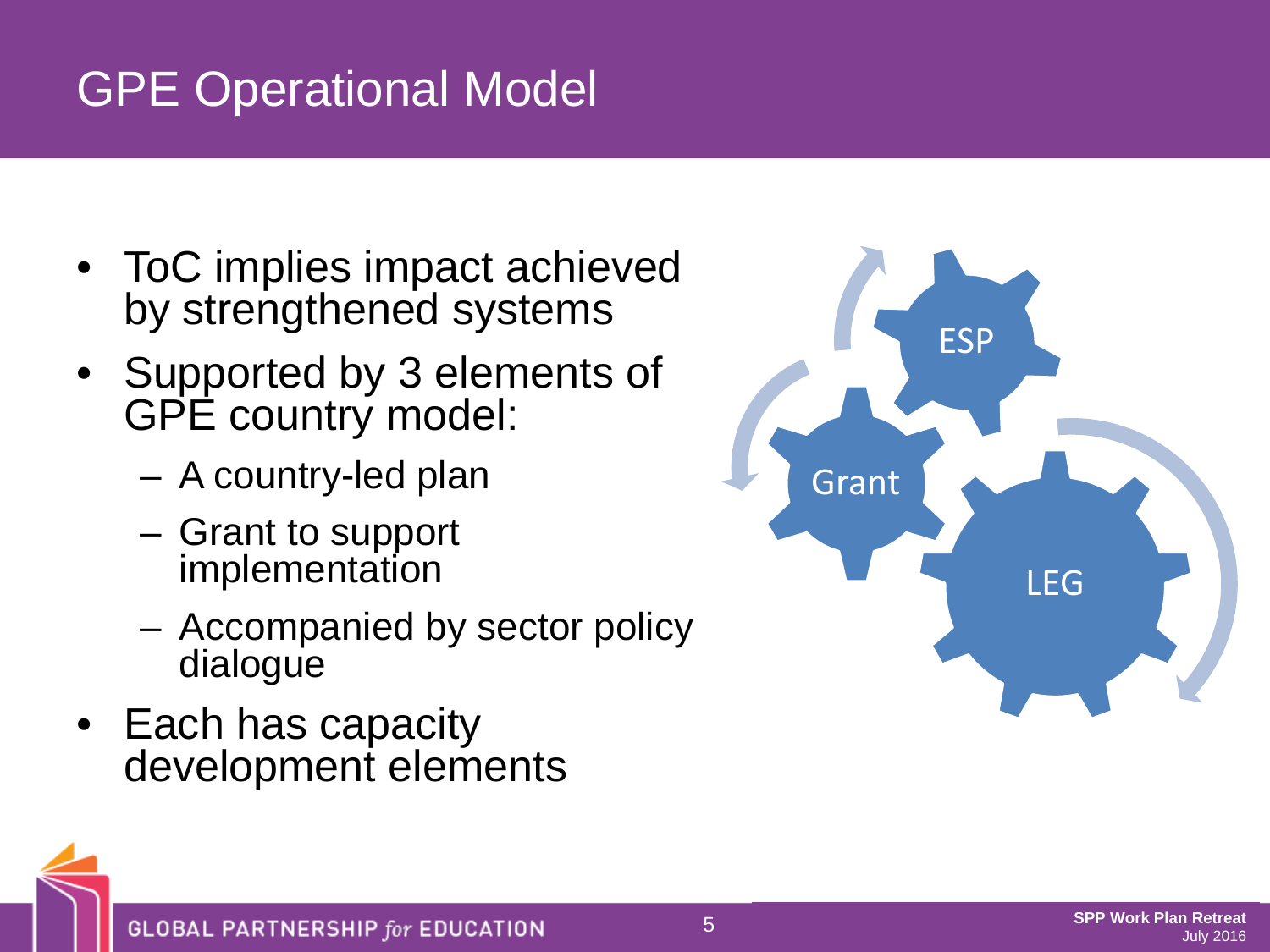### **Education Sector Plan**

- **Guidelines** help develop country capacity for sector planning:
	- Guidelines for Education Sector Plan Preparation (GPE and IIEP-UNESCO 2015)
	- Guidelines for Transitional Education Plan Preparation (GPE and IIEP-UNESCO 2016)
- Education Sector Plan Development **Grants** (ESPDGs) of up to US\$ 500,000 help finance this
- GPE offers **technical assistance** for plan development (Indicator 16)

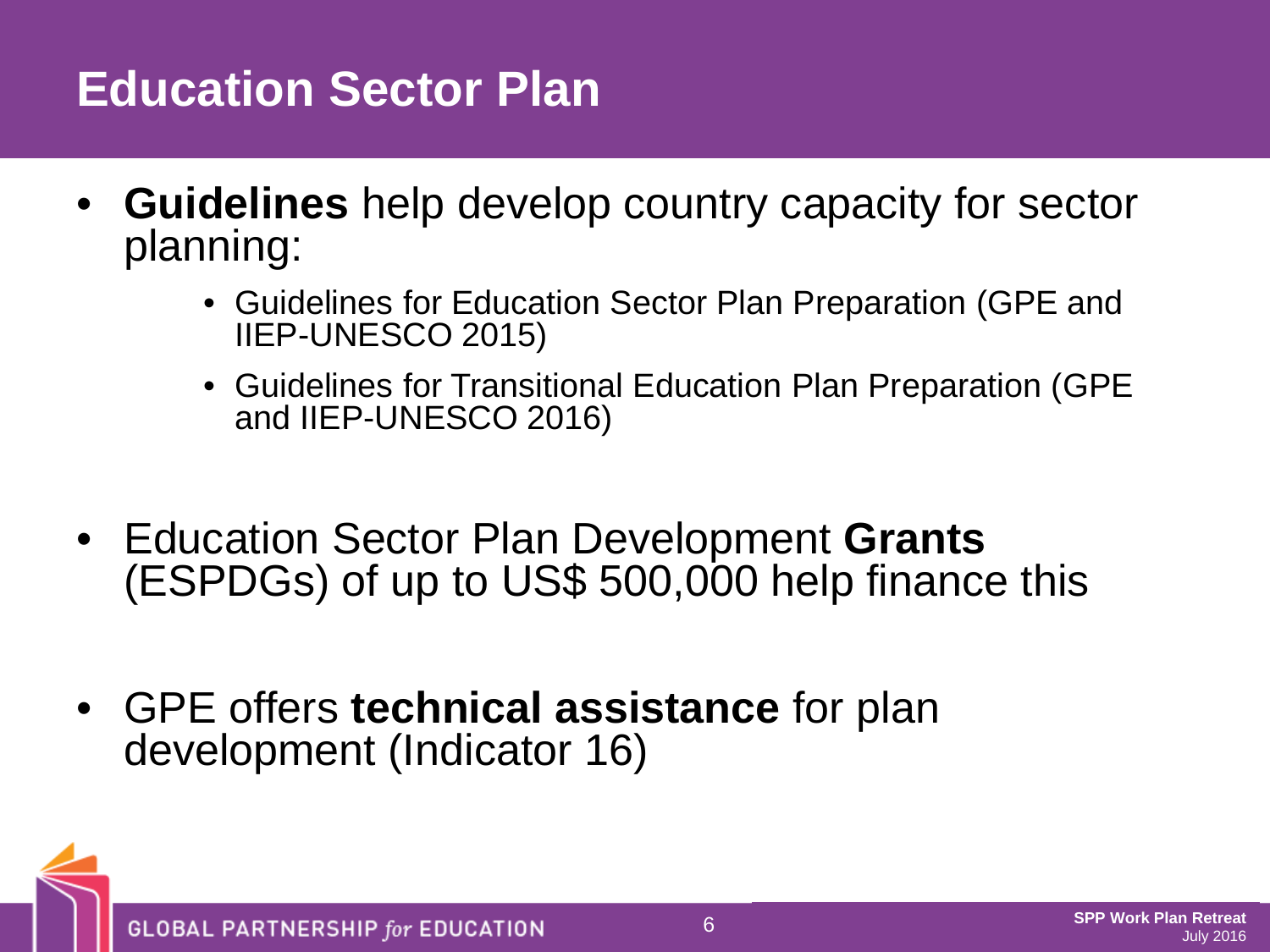### **Results framework: Indicator 16 data**



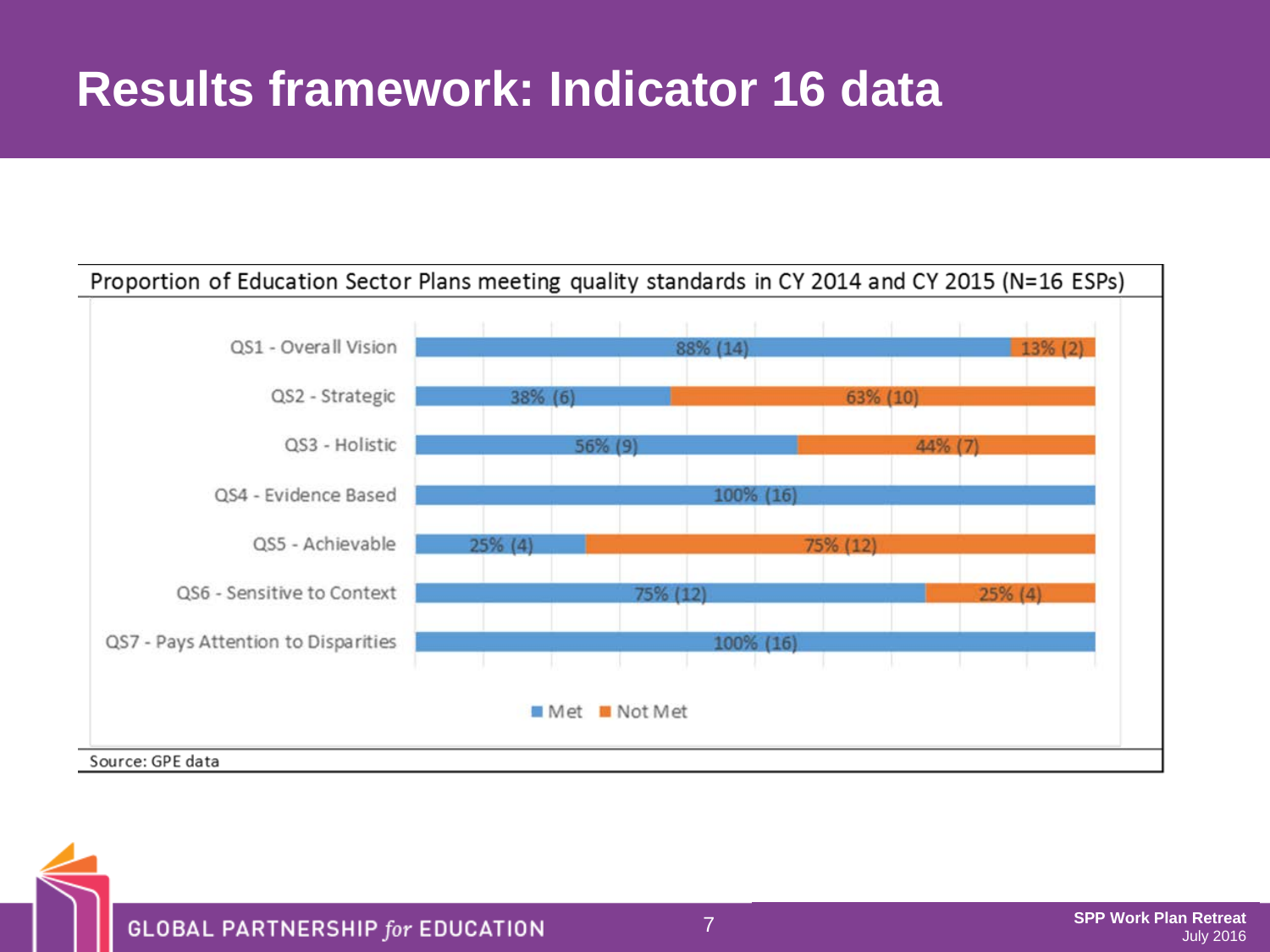

- Additional grants exist to support programme development (PDGs, up to US\$ 200,000) and implementation: ESPIGs (up to US\$ 100,000,000)
- Requirements woven into grant application and review processes to enforce data capacity:
	- DCP must report 10 out of 12 core indicators to UIS and have a LARS meeting quality standards *or have a strategy to do so* (Indicator 17)
	- ESPIGs should support EMIS and / or LARS as a priority (Indicator 20)

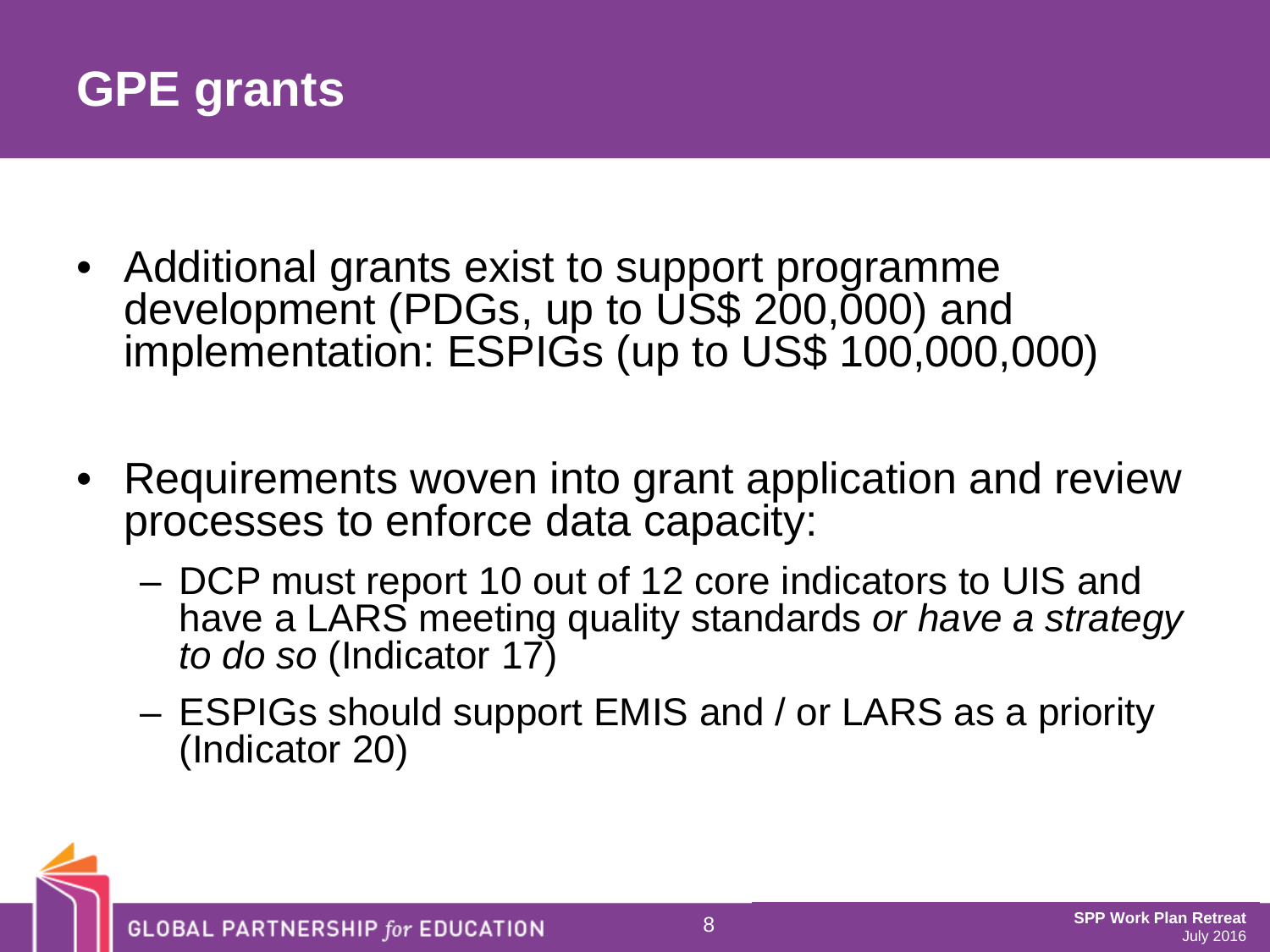### ESPIG coding: Supporting learning through grants (percentage of grants)



**GLOBAL PARTNERSHIP for EDUCATION** 

9 **SPP Work Plan Retreat** July 2016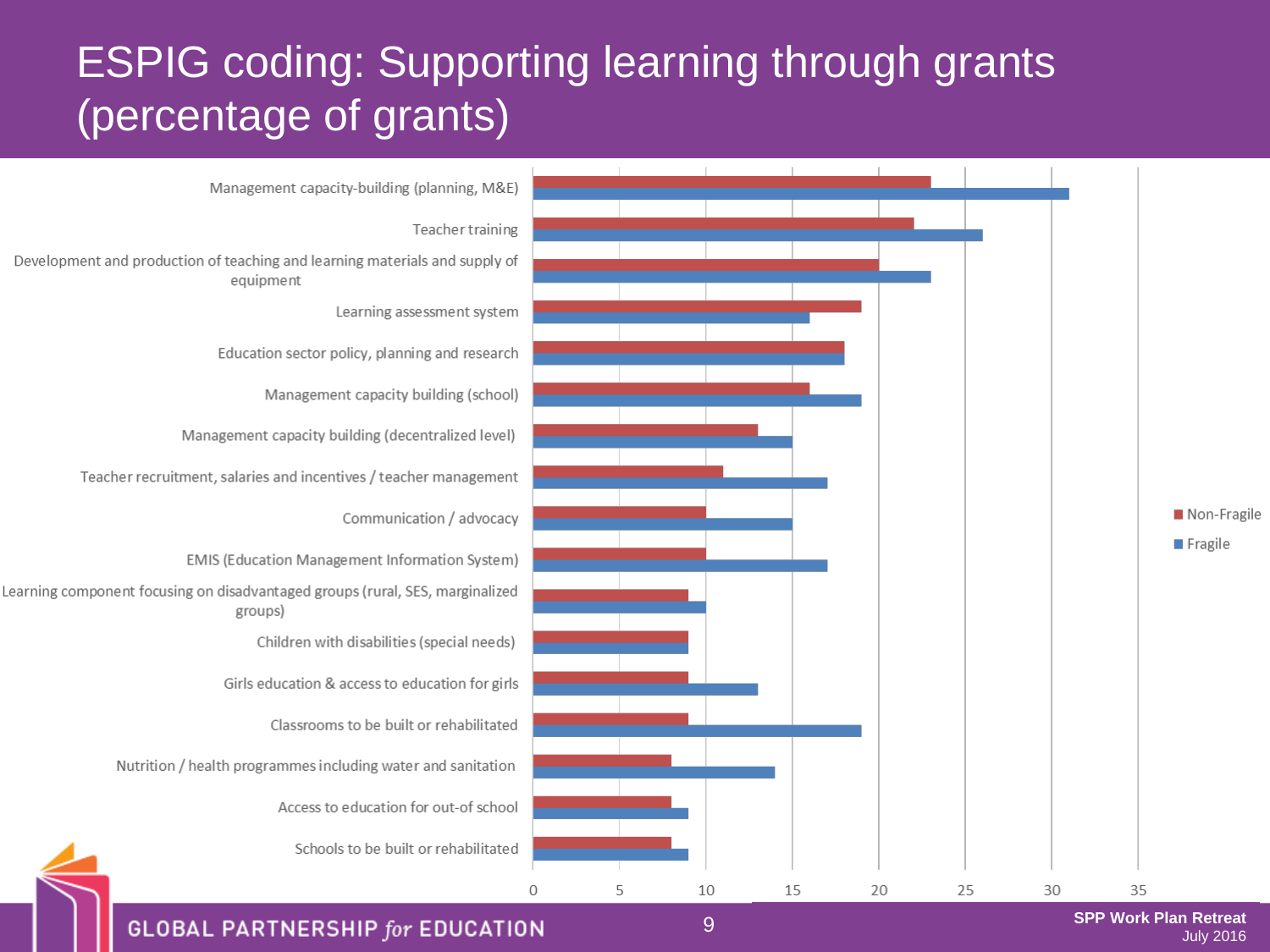### **Sector policy coordination**

- Joint Sector Review [JSR]: to develop system- wide analytical capacity (Indicator 18)
	- Annual events, led by governments, bringing stakeholders together to monitor education sector plan implementation and propose course correction
- Local Education Group [LEG]: to develop capacity through system-level dialogue (Indicator 19)
	- Multi-stakeholder bodies convened by governments to provide financial and technical support for education sector plans and ensure inclusive participation in planning and monitoring processes

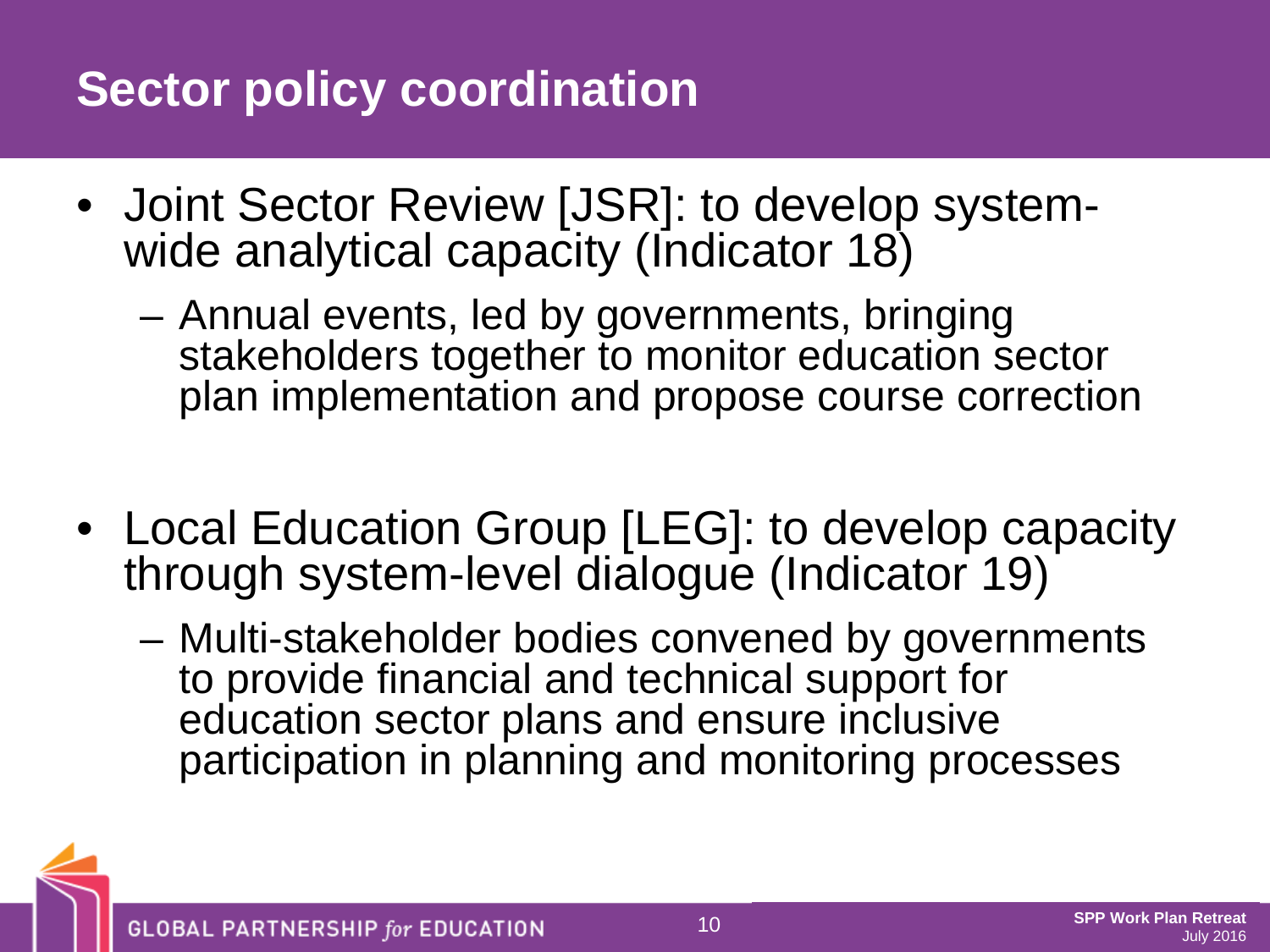### **Results framework: Indicator 19 data**

| <b>Representation Type</b>                      | All LEGs<br>$(N = 55)$ | Only LEGs in FCAC<br>$(N = 28)$ |
|-------------------------------------------------|------------------------|---------------------------------|
|                                                 |                        |                                 |
| CSOs and teacher organizations                  |                        |                                 |
| Representation from CSOs                        | 77%                    | 77%                             |
| Representation from teacher organizations       | 48%                    | 58%                             |
| No representation from either CSOs or teacher   | 39%                    | 32%                             |
| organizations                                   |                        |                                 |
| Not applicable to countries / inconclusive data | 17%                    | 13%                             |

Note: There was no LEG in four developing country partners overall (one FCAC).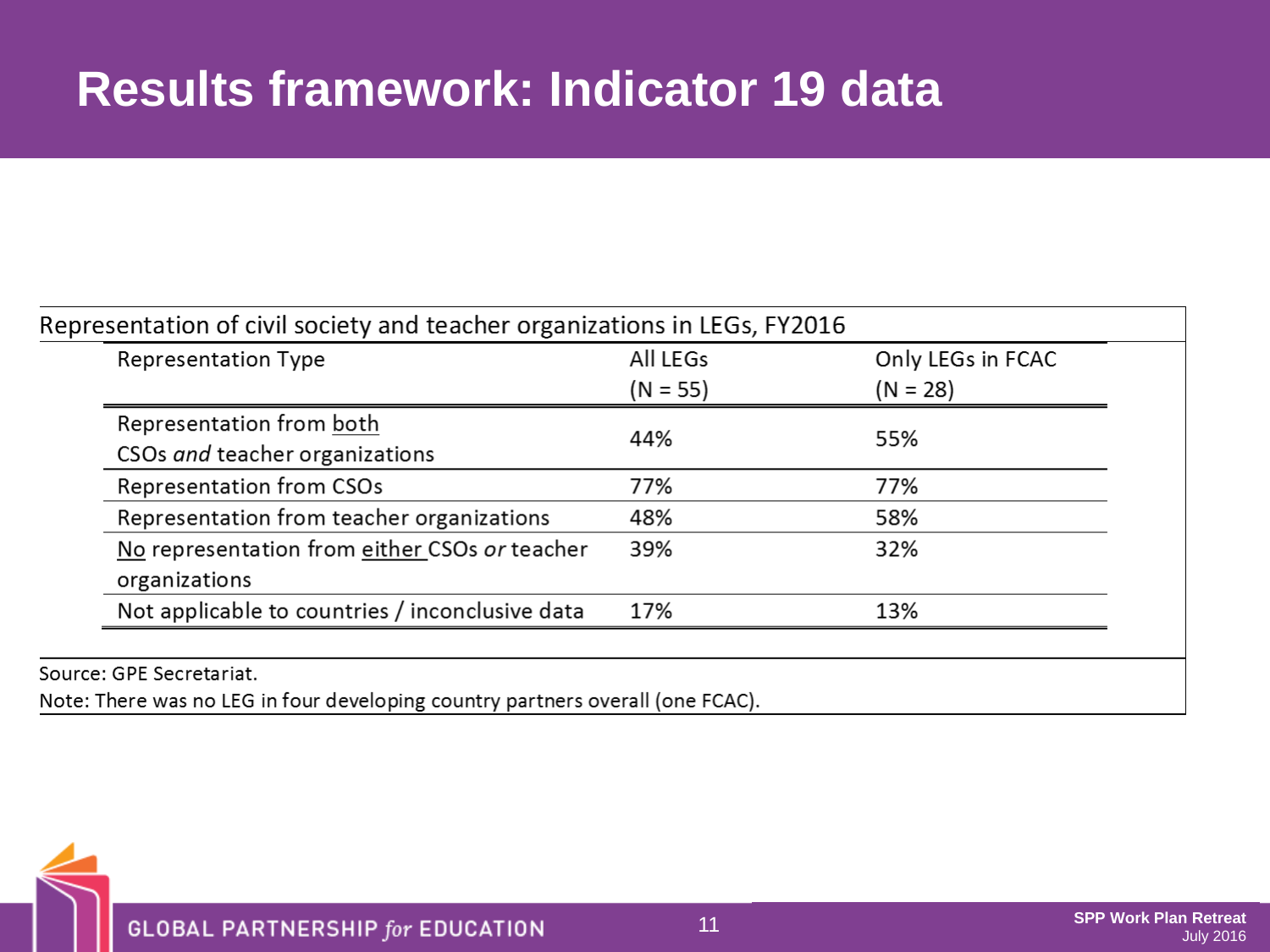### **Results framework: Increased system capacity**

• Data availability milestone exceeded: 43% reporting on 10 of 12 key UIS indicators, up from 30% in 2013 (Indicator 14)

• Only 32% DCPs had quality learning assessment systems (Indicator 15)